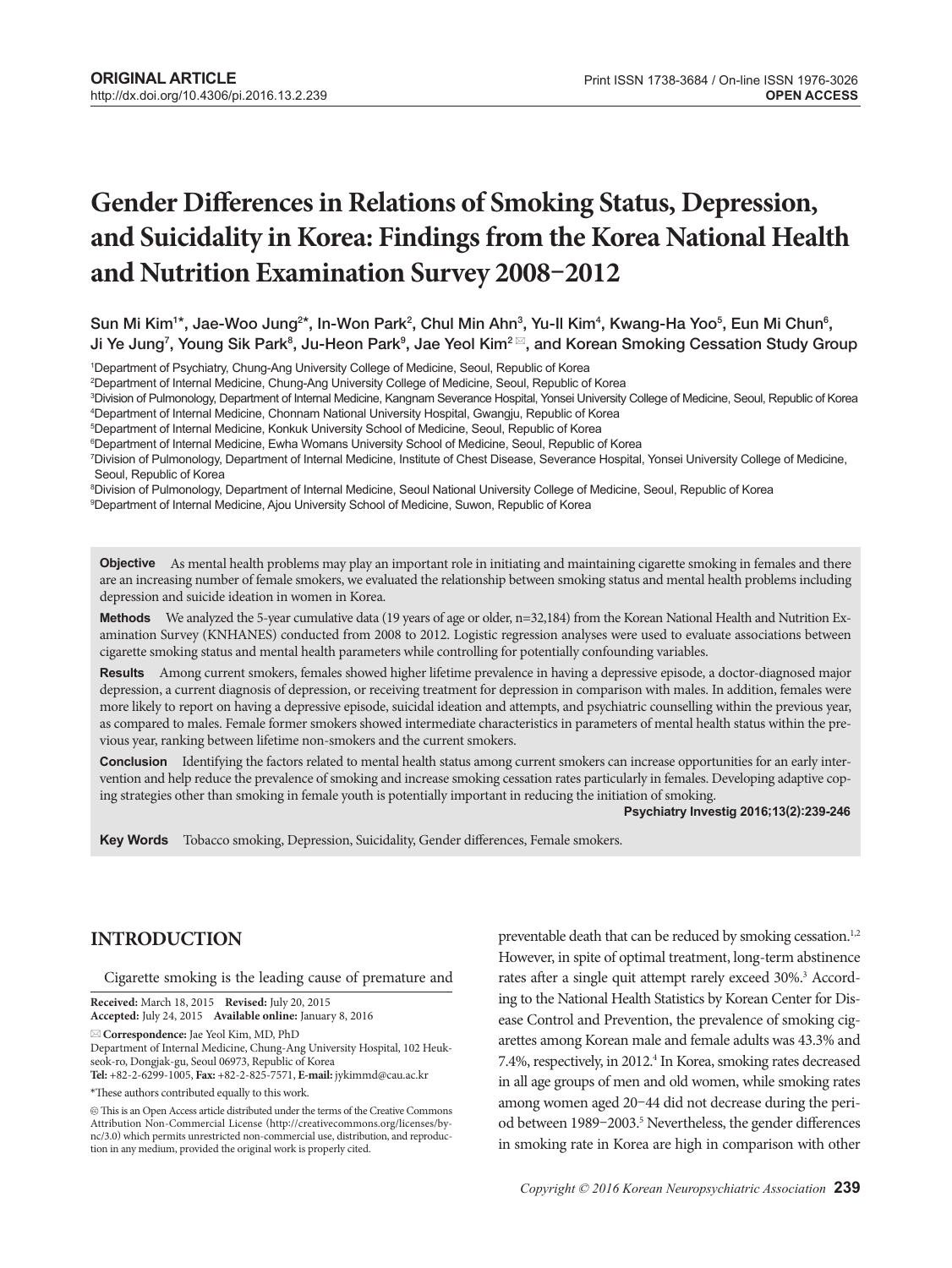countries.<sup>6</sup> Female smokers are of particular concern because the issue of female smoking is complicated by female reproductive status, menstrual cycle phase, and mental health.<sup>7</sup> In addition, women are known to experience more difficulty in maintaining smoking cessation.8

Mental health problems, especially depression plays an important role in the maintenance and cessation of cigarette smoking in both males and females. So far, there have been many studies on depression as a risk factor for initiating cigarette smoking, on cigarette smoking as a risk factor for depression, as well as on an association between depression and smoking cessation.<sup>9-14</sup> In the study conducted by Glassman et al.,15 60% of the participants who were enrolled in a smoking cessation program had past depressive episodes, and they showed twice as high a failure rate in smoking cessation than those without depression.<sup>15</sup> Depressive mood but not other withdrawal symptoms reportedly increase after stopping smoking, thus prospectively predicting relapse.<sup>16</sup> The degree of depression is also more likely to be severe among current smokers than non-smokers.<sup>17</sup>

The association between cigarette smoking and suicidality has also been investigated. Smoking is known to be an independent risk factor for suicide, even after controlling for other possible confounding factors, including mental illnesses.18,19 Current cigarette smoking may predict suicide attempts in patients with bipolar disorder, $20$  as well as major depressive disorder<sup>21</sup> among a community representative sample. Several studies reported that smoking cessation could cause increased depression and suicidality in the short-term,<sup>16,22</sup> although others argued that long-term abstinence of several years duration could reverse the risk.<sup>23,24</sup>

In Korea, the death rate due to suicide was 31.7 deaths per 100,000 in 2011, which was the highest rate among the Organization for Economic Co-operation and Development (OECD) countries.25 Suicide is the most common cause of death for those under 40 years of age in Korea.<sup>10</sup> Although Korea has a uniquely high prevalence of smoking cigarettes and a high suicide rate, no study to date has addressed the association between cigarette smoking with mental health problems, including suicidal ideation or attempts. For instance, it is not clear whether cigarette smoking causes more depressive mood and suicidality in females, as compared to males, or whether depression- and suicide-prone females are more attracted to cigarette smoking as a habit. Evaluation of gender differences in the mental health status of smokers using large population data may shed some light on the subject.

We evaluated the relationship between the smoking status and mental health problems including depression and suicidality, and gender differences using the data obtained from a nationally representative sample of Korean adults.

## **Participants and data collection**

The data analyzed in the study was obtained from the Korean National Health and Nutrition Examination Survey (KNHANES) from 2008 to 2012. The KNHANES is a national surveillance system that has been assessing the health knowledge and behaviors, as well as nutritional status of Koreans since 1998. It is an ongoing, population-based nationwide cross-sectional surveillance system conducted annually by the Korea Center for Disease Control and Prevention.<sup>25</sup> This survey is a nationwide representative study using a stratified, multi-stage probability sampling design for the selection of household units. Trained investigators conducted surveys in households and the participants completed questionnaires that included a health interview survey, a health behavior survey, and a nutrition survey. Participants also underwent a health examination survey including blood and urine biochemical assays. This survey protocol was approved by the Institutional Review Board of the Korea Centers for Disease Control and Prevention (approval no. 2008-04EXP-01-C, 2009-01CON-03-2C, 2010-02CON-21-C, 2011-02CON-06-C, and 2012- 01EXP-01-2C). Informed consents were obtained from all participants.

Among a total of 45,811 participants (20,829 males and 24,982 females) of the KNHANES from 2008 to 2012, 32,184 participants (13,662 males and 18,522 females) who were older than 19 years and responded to smoking-related questionnaire were selected. Among individual components of the health interview questionnaire of KNHANES, we evaluated information on cigarette smoking and mental health. The health interview and health examination were performed by trained medical staff and interviewers at a mobile examination center. Age, sex, income quartile, level of education and marital status were assessed through a questionnaire. Because the KNHANES data were collected and analyzed anonymously, the Institutional Review Board (IRB) of Chung-Ang University Hospital allowed the data analysis without obtaining informed consent.

## **Study procedures**

Participants were categorized into 1 of 3 mutually exclusive groups depending on their smoking habit: 1) Those who reported having smoked at least 100 cigarettes and used tobacco within the past month ("current smokers"); 2) those who reported having smoked at least 100 cigarettes previously, but no history of tobacco use within the past month ("former smokers"); or 3) those who answered "no" to the question regarding lifetime tobacco use ("lifetime non-smokers").

The items regarding perceived mental well-being included "perceived level of quality of life" (measured by Euro quality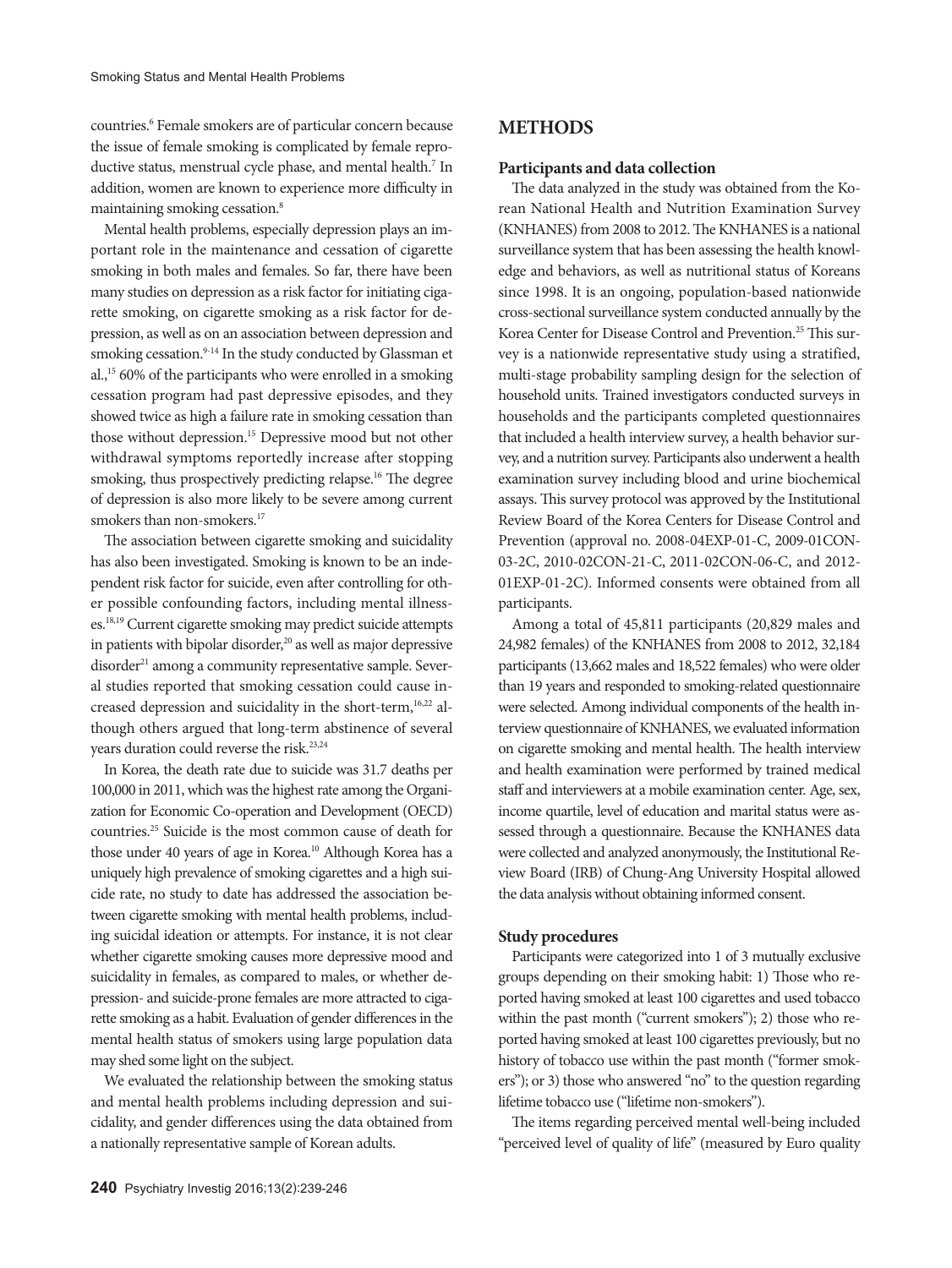of life (EuroQol)-visual analogue scale; EQ-VAS; 0: "worst imaginable health state" to 100: "best imaginable health state") and "perceived level of stress" (assessed by the following question: "How much do you feel stressed?" using a fourpoint Likert-type scale (1: "not at all" to 4: "very much"). Mild, moderate, or severe stress levels were defined as responses of 2, 3, or 4 of the Likert-type scale, respectively.

Items regarding depression-related experiences included in the analyses were "lifetime experience of having a depressive episode" (measured by yes-or-no question); "lifetime experience of doctor-diagnosed major depression" (measured by yesor-no question), "lifetime experience of receiving treatment for depression" (measured by yes-or-no question), "having current diagnosis of depression" (measured by yes-or-no question).

The items regarding mental health status within the previous year including depressive episode, suicidal behaviors, and psychiatric counselling within the previous year were also included in the analyses. "Depressive episode within the previous year" was defined by the question about the experience of feeling sadness or hopelessness at least 2 weeks during the past year (measured by yes-or-no question). To assess "suicidal ideation within the previous year", participants were asked whether they had ever seriously wanted to commit suicide during the past year (measured by yes-or-no question). To assess "suicide attempts within the previous year", participants were asked whether they had ever attempted suicide during the previous year (measured by yes-or-no question). In addition, "experience of having counseling in psychiatric clinic within the previous year" (measured by yes-or-no question) was included in the analyses.

Finally, we collected information on the exposure to tobacco smoke that was measured by urine cotinine test. Urine cotinine data were available in 14,077 participants (43.7%; 6,614 males and 7,463 females).

## **Statistical analysis**

Statistical analyses were performed using SPSS version 16.0 (SPSS Inc., Chicago, IL, USA). Categorical variables were pre-

**Table 1.** Baseline characteristics of total participants

|                             | Current smoker    | Former smoker   | Non smoker       |              |
|-----------------------------|-------------------|-----------------|------------------|--------------|
|                             | N=6,899 (21.4%)   | N=6,355 (19.7%) | N=18,930 (58.5%) | $\, {\bf p}$ |
| Age                         | 45.66±15.47       | 54.37±16.46     | 49.89±16.72      | < 0.001      |
| Sex                         |                   |                 |                  | < 0.001      |
| Male                        | 5,797 (84.0%)     | 5,312 (83.6%)   | 4,553 (13.5%)    |              |
| Female                      | $1,102(16.0\%)$   | $1,043(16.4\%)$ | 16,377 (86.5%)   |              |
| Pack year                   | $19.64 \pm 16.65$ | 17.95 ± 21.16   | $\mathbf{0}$     |              |
| Urine cotinine              | 1324.86±971.87    | 72.33±270.35    | 30.13±163.32     | < 0.001      |
| Urine cotinine in male      | 1379.82±988.93    | 64.83±254.49    | 19.52±117.37     | < 0.001      |
| Urine cotinine in female    | 964.02±759.11     | 111.76±339.45   | 32.17±170.67     | < 0.001      |
| Marital status              |                   |                 |                  | < 0.001      |
| Married (live with partner) | 4792 (69.6%)      | 5265 (83.0%)    | 13264 (70.2%)    |              |
| Separated/divorced          | 397 (5.8%)        | 184 (2.9%)      | 624 (3.3%)       |              |
| Widow/widower               | 278 (4.0%)        | 331 (5.2%)      | 2505 (13.2%)     |              |
| Never married               | 1422 (20.6%)      | 564 (8.9%)      | 2515 (13.3%)     |              |
| Household income*           |                   |                 |                  | < 0.001      |
| Highest quartile            | 1265 (18.6%)      | 1345 (21.5%)    | 3836 (20.6%)     |              |
| Upper middle quartile       | 1843 (27.1%)      | 1542 (24.6%)    | 4640 (24.9%)     |              |
| Lower middle quartile       | 1918 (28.3%)      | 1699 (27.0%)    | 4966 (26.6%)     |              |
| Lowest quartile             | 1763 (26.0%)      | 1699 (27.0%)    | 5198 (27.9%)     |              |
| Level of education          |                   |                 |                  | < 0.001      |
| ≤Elementary school          | 1218 (17.7%)      | 1575 (24.8%)    | 5880 (31.2%)     |              |
| $\leq$ Middle school        | 799 (11.6%)       | 796 (12.5%)     | 1950 (10.3%)     |              |
| ≤High school                | 2785 (40.5%)      | 2094 (33.0%)    | 5991 (31.7%)     |              |
| $\geq$ College              | 2067 (30.1%)      | 1881 (29.6%)    | 5050 (26.8%)     |              |

\*household income was measured as combined income from all sources of the respondent and her family members and was divided to 4 quartiles according to criteria of each year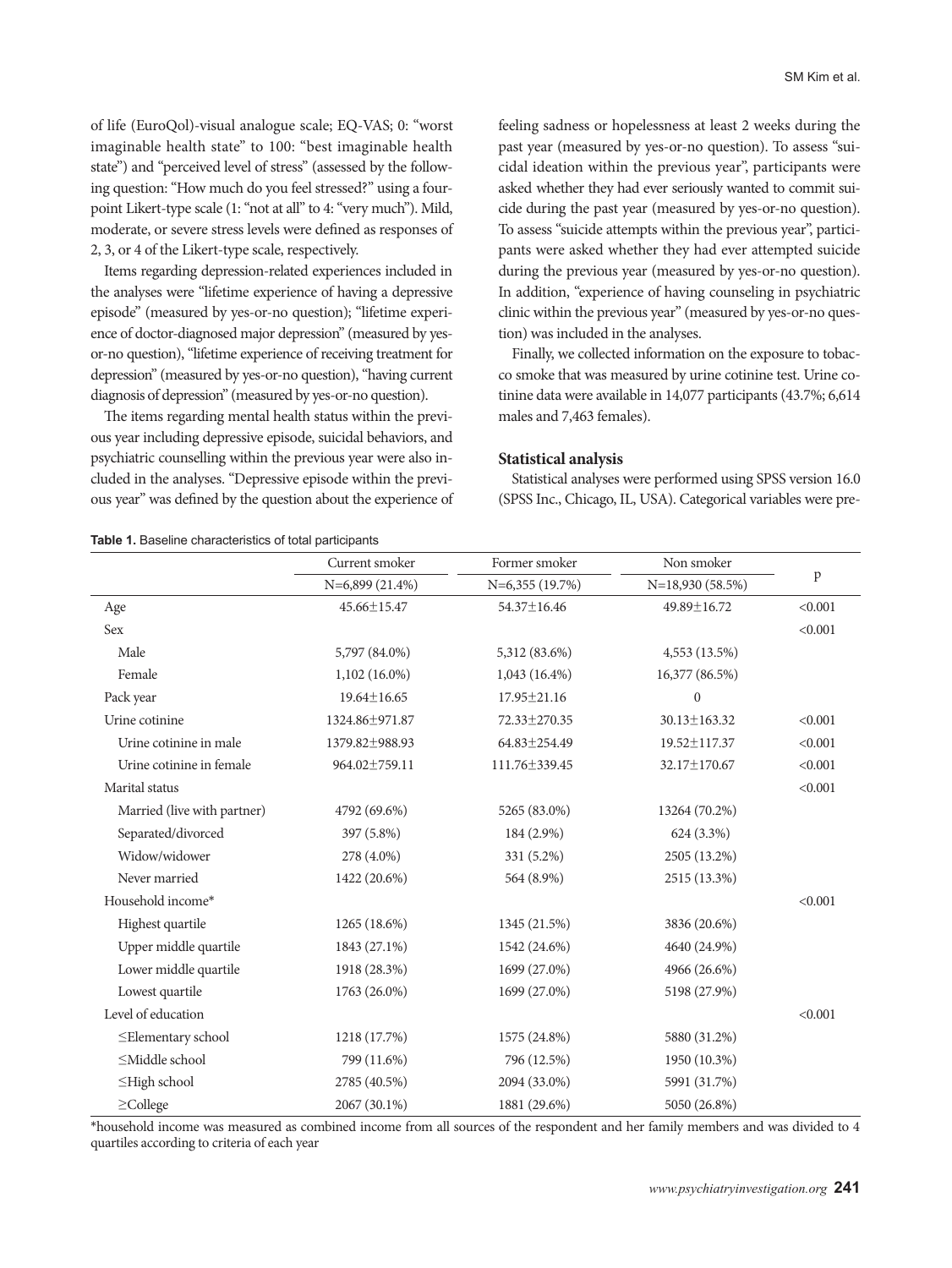sented as numbers and percentages and continuous variables were expressed as the median and standard deviation (SD). Comparisons of individual groups were made using the Chisquare test and Student's t-test. Binary logistic regression was used after adjustment for age, income quartile, level of education and marital state to evaluate associations between cigarette smoking and mental health problems including depression and suicidality. The results were expressed as odds ratio (OR) and 95% confidence interval (CI). p value of <0.05 was accepted as significant.

## **RESULTS**

## **Baseline characteristics**

Of the total 32,184 participants, 42.44% (n=13,662) were male (Table 1). Current smokers were 21.4% of total participants and 84.0% of current smokers were males. Former smokers were 79.7% of total participants and 83.6% of former smokers were males. Urine cotinine level showed significant differences between lifetime non-smokers, former smokers, and current smokers. Smoking amounts per day showed good correlation with urine cotinine levels, both in males  $(r=0.369, p<0.001)$  and females ( $r=0.315$ ,  $p<0.001$ ). There were significant differences in age, sex, marital status, income quartile and level of education according to cigarette smoking status (p<0.001).

## **Perceived mental well-being in relation to cigarette smoking status**

In males, current smokers reported a lower level of perceived

quality of life, as compared to former and lifetime non-smokers (both, p<0.001) (Supplementary Figure 1 in the online-only Data Supplement). In females, lifetime non-smokers reported a higher level of perceived quality of life, as compared to current and former smokers (both, p<0.001). Current smokers reported a higher level of any degree of perceived stress (mild, moderated, or severe), as compared to former and lifetime nonsmokers both in males and females (Supplementary Figure 2 in the online-only Data Supplement).

## **Prevalence of depression-related experiences in relation to cigarette smoking status**

In male participants, current and former smokers showed higher prevalence in lifetime experience of having a depressive episode than lifetime non-smokers (6.7% vs. 5.4%; OR=1.267; 95% CI, 1.033–1.555 and 6.7% vs. 5.4%; OR=1.279; 95% CI, 1.039–1.573, respectively) (Table 2). Male former smokers had more lifetime experience of doctor-diagnosed major depression, as compared to lifetime non-smokers (2.0% vs. 1.3%; OR=1.546; 95% CI, 1.024–2.332). There was no significant difference in having current diagnosis of depression and lifetime experience of receiving treatment for depression among current-, former-, and lifetime non-smokers in males.

Female current smokers showed higher prevalence in lifetime experience of a depressive episode (28.4% vs. 19.4%; OR=1.744; 95% CI, 1.512–2.011) (Table 2), lifetime experience of doctor-diagnosed major depression (8.6% vs. 5.4%; OR=1.945; 95% CI, 1.536–2.463), current diagnosis of depression (8.4% vs. 4.5%; OR=1.838; 95% CI, 1.461–2.314),

**Table 2.** Prevalence of depression-related experiences in relation to cigarette smoking

|                                                              | Current,    | Former,      | Non,        | OR (95% CI)*    |                                                                                      |                |
|--------------------------------------------------------------|-------------|--------------|-------------|-----------------|--------------------------------------------------------------------------------------|----------------|
|                                                              | $N(\%)$     | $N(\%)$      | $N(\%)$     | Current vs. non | Current vs. former                                                                   | Former vs. non |
| Male, N                                                      | 5,797       | 5,312        | 2,553       |                 |                                                                                      |                |
| Lifetime experience of having<br>a depressive episode        | 390 (6.7%)  | 420 (7.9%)   | 138 (5.4%)  |                 | $1.267(1.033-1.555)$ 0.991 $(0.849-1.156)$ 1.279 $(1.039-1.573)$                     |                |
| Lifetime experience of doctor-<br>diagnosed major depression | 88 (1.5%)   | $108(2.0\%)$ | 32 (1.3%)   |                 | $1.228(0.814-1.851)$ 0.794 $(0.587-1.075)$ 1.546 $(1.024-2.332)$                     |                |
| Current diagnosis of depression                              | 93 (1.6%)   | $108(2.0\%)$ | $39(1.5\%)$ |                 | $0.987(0.674-1.445)$ $0.883(0.656-1.189)$ $1.118(0.761-1.641)$                       |                |
| Lifetime experience of receiving<br>treatment for depression | $27(0.6\%)$ | $29(0.7\%)$  | $8(0.4\%)$  |                 | $1.387(0.624-3.081)$ $0.961(0.549-1.681)$ $1.443(0.644-3.234)$                       |                |
| Female, N                                                    | 1,102       | 1,043        | 16,377      |                 |                                                                                      |                |
| Lifetime experience of having<br>a depressive episode        | 313 (28.4%) |              |             |                 | 269 (25.8%) 3171 (19.4%) 1.744 (1.512-2.011) 1.133 (0.832-1.378) 1.539 (1.328-1.784) |                |
| Lifetime experience of doctor-<br>diagnosed major depression | $95(8.6\%)$ | 87 (8.3%)    | 880 (5.4%)  |                 | $1.945(1.536-2.463)$ $1.036(0.759-1.413)$ $1.626(1.255-2.108)$                       |                |
| Current diagnosis of depression                              | 93 (8.4%)   | 70 (6.7%)    | 741 (4.5%)  |                 | $1.838(1.461-2.314)$ $1.196(0.860-1.664)$ $1.775(1.403-2.247)$                       |                |
| Lifetime experience of receiving<br>treatment for depression | $29(3.5\%)$ | $23(2.9\%)$  | 216 (1.7%)  |                 | 2.298 (1.532-3.446) 1.284 (0.728-2.264) 1.789 (1.140-2.807)                          |                |

\*adjusted by age, income quartile, level of education, and marital state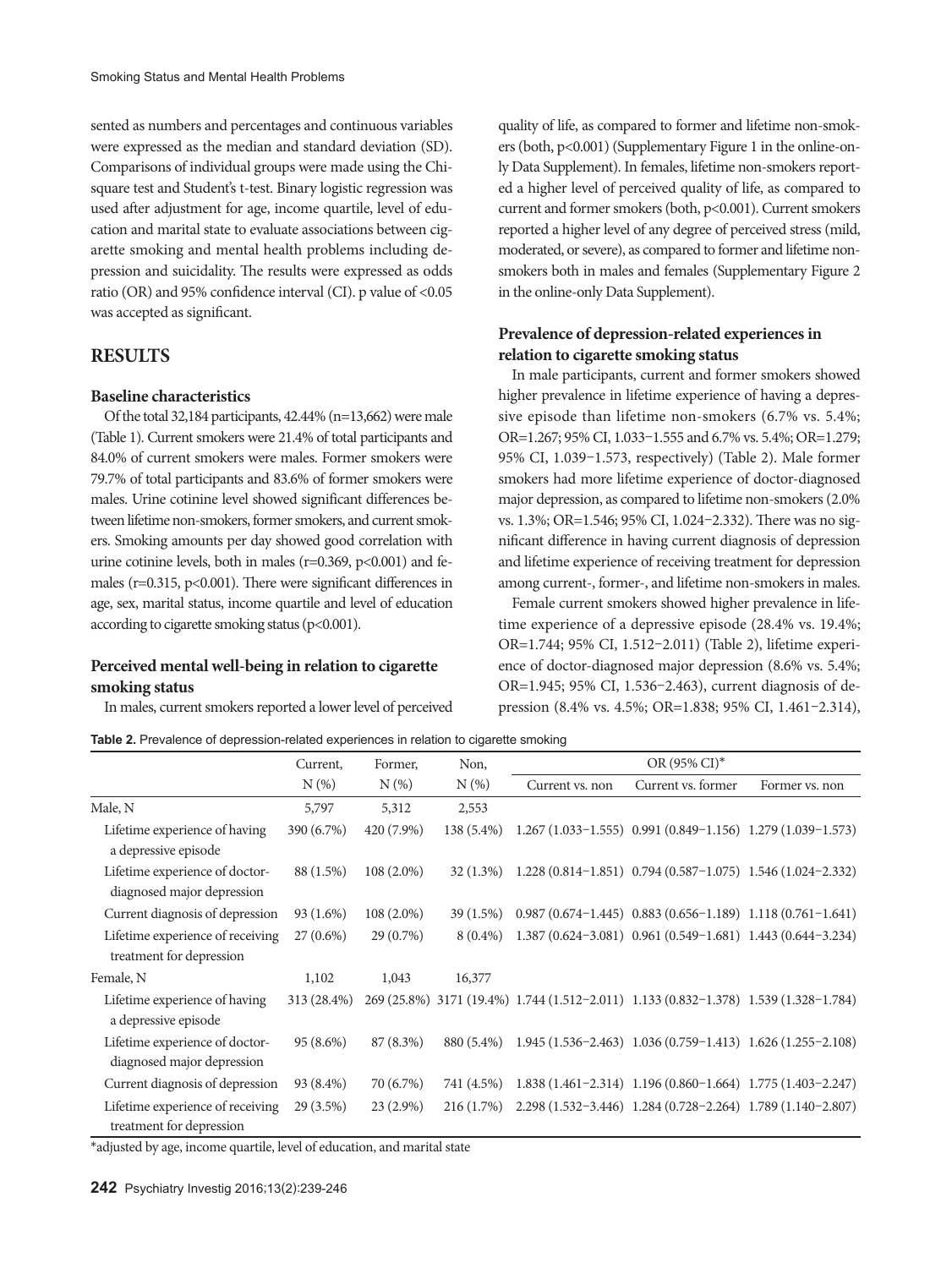and lifetime experience of treatment for depression (3.5% vs. 1.7%; OR=2.298; 95% CI, 1.532–3.446), as compared to lifetime non-smokers. In addition, female former smokers also showed higher prevalence than lifetime non-smoker in all the above items about depression (Table 2).

# **Mental health status within the previous year in relation to cigarette smoking**

In male participants, current smokers were more likely to report having depressive episode or suicidal ideation within the past year, as compared to former and lifetime non-smokers (Table 3). However, there was no significant difference between former and lifetime non-smokers in mental health status parameters within the previous year.

Female current smokers were more likely to report a depressive episode (28.9% vs. 17.1%, OR=1.912; 95% CI, 1.659– 2.230) (Table 3), suicidal ideation (35.1% vs. 18.9%, OR=2.200; 95% CI, 1.919–2.522), suicide attempts (3.6% vs. 0.8%, OR=3.930; 95% CI, 2.701–5.719), and experience of counseling in psychiatric clinic within the previous year (4.4% vs. 2.6%, OR=1.603; 95% CI, 1.175–2.188), as compared to lifetime non-smokers. Female former smokers also showed higher prevalence than lifetime non-smoker in the above 4 items regarding mental health status within the previous year (Table 3). Depressive episode within the previous year and suicidal ideation within the previous year were more prevalent in current than in former smokers in female (28.9% vs. 22.2%, OR=1.309; 95% CI, 1.146–1.494 and 35.1% vs. 29.4%, OR=1.360; 95% CI, 1.199–1.543, respectively) (Table 3).

Annual suicide attempt rate in female current smokers was consistently higher than lifetime non-smoker between 2008 and 2012 (Supplementary Figure 3 in the online-only Data Supplement). However, male participants had no differences in suicide attempt rate each of the five years.

# **Gender differences in mental health status among current smokers**

Among current smokers, females showed higher prevalence in lifetime experience of having a depressive episode (28.4% vs. 6.7%, OR=4.800; 95% CI, 4.020–5.732) (Table 4), doctor-diagnosed major depression (8.6% vs. 1.5%, OR=5.432; 95% CI, 3.957–7.457), current diagnosis of depression (8.4% vs. 1.6%, OR=4.126; 95% CI, 3.015–5.646) and lifetime experience of treatment for depression (3.5% vs. 0.6%, OR=4.715; 95% CI, 2.682–8.289), as compared to males. Furthermore, with respect to mental health status within the previous year, females were more likely to report depressive episode (28.9% vs. 11.1%, OR=2.839; 95% CI, 2.411–3.342), suicidal ideation (35.1% vs. 12.4%, OR=3.266; 95% CI, 2.792–3.819), suicide attempts (3.6% vs. 0.9%, OR=3.135; 95% CI, 2.019–4.867) and

**Table 3.** Mental health status within the previous year in relation to cigarette smoking in males and females

|                                                                                      | Current.               | Non,<br>Former,         |                                      | OR (95% CI)*                                                                                     |                                                                         |                |
|--------------------------------------------------------------------------------------|------------------------|-------------------------|--------------------------------------|--------------------------------------------------------------------------------------------------|-------------------------------------------------------------------------|----------------|
|                                                                                      | $N(\%)$                | $N(\%)$                 | $N(\%)$                              | Current vs. non                                                                                  | Current vs. former                                                      | Former vs. non |
| Males, N                                                                             | 5,797                  | 5,312                   | 2,553                                |                                                                                                  |                                                                         |                |
| Depressive episode within<br>the previous year                                       | 644 (11.1%) 492 (9.3%) |                         | 211 (8.3%)                           |                                                                                                  | $1.364(1.154-1.611)$ $1.309(1.146-1.494)$ $1.042(0.874-1.242)$          |                |
| Suicidal ideation within<br>the previous year                                        |                        | 720 (12.4%) 578 (10.9%) | 213 (8.4%)                           |                                                                                                  | $1.564$ $(1.325-1.845)$ $1.360$ $(1.199-1.543)$ $1.150$ $(0.967-1.367)$ |                |
| Suicide attempts within<br>the previous year                                         | 52 (0.9%)              | $36(0.7\%)$             | $21(0.8\%)$                          |                                                                                                  | $1.005(0.593-1.701)$ $1.404(0.893-2.209)$ $0.715(0.406-1.262)$          |                |
| Experience of having<br>counseling in psychiatric<br>clinic within the previous year | 84 (1.4%)              | 75 (1.4%)               | $41(1.6\%)$                          |                                                                                                  | $0.925 (0.630 - 1.357) 0.935 (0.671 - 1.303) 0.989 (0.660 - 1.428)$     |                |
| Females, N                                                                           | 1,102                  | 1,043                   | 16,377                               |                                                                                                  |                                                                         |                |
| Depressive episode within<br>the previous year                                       |                        |                         |                                      | 318 (28.9%) 231 (22.2%) 2794 (17.1%) 1.912 (1.659-2.203) 1.309 (1.146-1.494) 1.405 (1.203-1.642) |                                                                         |                |
| Suicidal ideation within<br>the previous year                                        |                        |                         | 386 (35.1%) 306 (29.4%) 3089 (18.9%) |                                                                                                  | 2.200 (1.919-2.522) 1.360 (1.199-1.543) 1.797 (1.554-2.078)             |                |
| Suicide attempts within<br>the previous year                                         | $40(3.6\%)$            | $22(2.1\%)$             | $127(0.8\%)$                         |                                                                                                  | 3.930 (2.701-5.719) 1.404 (0.893-2.209) 2.614 (1.643-4.157)             |                |
| Experience of having<br>counseling in psychiatric<br>clinic within the previous year | 49 (4.4%)              | 47(4.5%)                | 433 (2.6%)                           |                                                                                                  | $1.603(1.175-2.188)$ 0.935 $(0.671-1.303)$ 1.671 $(1.225-2.281)$        |                |

\*adjusted by age, income quartile, level of education, and marital state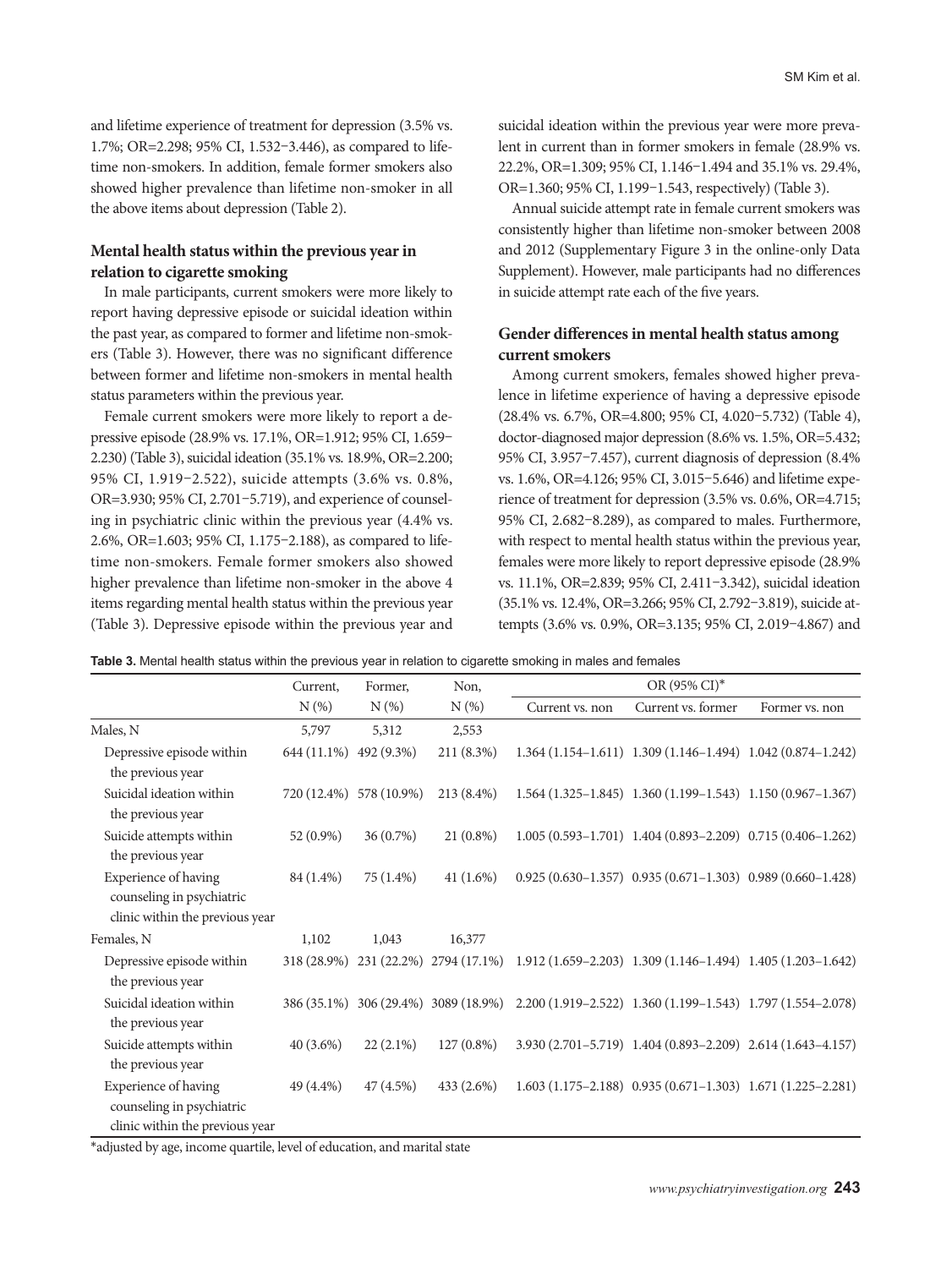psychiatric counselling within the previous year (4.4% vs. 1.4%, OR=2.856; 95% CI, 1.957–4.167), as compared to males.

# **DISCUSSION**

We evaluated the relationship between smoking and mental health status among Korean adults from the nationwide surveillance system (KNHANES) from 2008 to 2012 that represents the general Korean population. Smoking status collected by personal interview surveys strongly correlated with reported smoking status and urine cotinine levels. Selection of only those who responded to questionnaire for smoking status resulted in female dominance (18,522 females and 13,662 males) in the analyses.

The cumulative rate of current smoking was 42.2% in males and 5.9% in females. Considering the converging trend of male and female smoking prevalence in economically advanced countries, the female smoking rate in Korea is still low.26 Current smokers were younger, fewer were in high-income quartile, and fewer were married than lifetime non-smokers. There have been several studies on the relationship between socioeconomic status and smoking.5,27,28 Smoking gradually increases from higher to lower socioeconomic groups.<sup>5,27,28</sup>

Lower level of perceived quality of life is associated with higher odds of smoking initiation and lower odds of successful smoking cessation.<sup>13</sup> Schmitz et al.<sup>29</sup> reported that smoking status as well as the severity of nicotine dependence in smokers are associated with health-related quality of life, disability, and associated psychiatric disorders. The negative relationship between smoking and quality of life was also observed in the study. In addition, our data suggested that current smokers experience higher rates of any degree of perceived stress regardless of gender. Stress is one of the most important inducers for cigarette smoking.30 However, according to the results of this study, smoking seems to aggravate instead of lessen the level of perceived stress.

Male current smokers showed higher prevalence in lifetime experience of having a depressive episode than former and lifetime non-smokers. Female lifetime smokers (both former smokers and current smokers) showed higher prevalence in all parameters regarding depression-related experiences: lifetime experience of a depressive episode; lifetime experience of doctor-diagnosed major depression; current diagnosis of depression; and lifetime experience of treatment for depression than female lifetime non-smokers.

A controversy exists on whether depression is a risk factor for smoking or that smoking is a risk factor for depression. Escobedo et al.<sup>31</sup> showed an association between the start of smoking and depression in a 4 year prospective cohort study for adolescents. While the start of smoking was 19.0% in adolescents with depression, the start of smoking was 12.9% in adolescents without depression and thus, the likelihood of smoking initiation during adolescence was positively associated with depression scores. This makes us believe that depression may lead to a greater likelihood of starting to smoke.

In addition to higher prevalence of depressive episodes and suicidal ideation within the previous year among female current-smokers, which were also observed in male currentsmokers, the female current-smokers were more likely to report suicidal ideation, suicide attempts and psychiatric counselling within the previous year, as compared to female lifetime non-smokers. In particular, actual suicide attempts increased 4-fold in female current smokers, as compared to non-smokers and 3-fold compared to male current smokers. Wilhelm et al.32 reported that current smokers had a 2-fold increased risk of a depressive episode within the past 12 months, as com-

**Table 4.** Gender differences in mental health status among current smokers

|                                                                                   | Male              | Female           |                        |  |
|-----------------------------------------------------------------------------------|-------------------|------------------|------------------------|--|
|                                                                                   | $N=5,797(42.4\%)$ | $N=1,102(5.9\%)$ | $OR (95\% CI)^*$       |  |
| Depression-related experiences                                                    |                   |                  |                        |  |
| Lifetime experience of having a depressive episode                                | 390 (6.7%)        | 313 (28.4%)      | $4.800(4.020 - 5.732)$ |  |
| Lifetime experience of doctor-diagnosed major depression                          | 88 (1.5%)         | 95 (8.6%)        | 5.432 (3.957-7.457)    |  |
| Current diagnosis of depression                                                   | $93(1.6\%)$       | 93 (8.4%)        | $4.126(3.015 - 5.646)$ |  |
| Lifetime experience of receiving treatment for depression                         | $27(0.6\%)$       | 29 (3.5%)        | 4.715 (2.682-8.289)    |  |
| Mental health status within the previous year                                     |                   |                  |                        |  |
| Depressive episode within the previous year                                       | 644 (11.1%)       | 318 (28.9%)      | $2.839(2.411 - 3.342)$ |  |
| Suicidal ideation within the previous year                                        | 720 (12.4%)       | 386 (35.1%)      | $3.266(2.792 - 3.819)$ |  |
| Suicide attempts within the previous year                                         | 52 (0.9%)         | $40(3.6\%)$      | $3.135(2.019 - 4.867)$ |  |
| Experience of having counseling in psychiatric clinic within<br>the previous year | 84 (1.4%)         | 49 (4.4%)        | $2.856(1.957-4.167)$   |  |

\*adjusted by age, income quartile, level of education, and marital state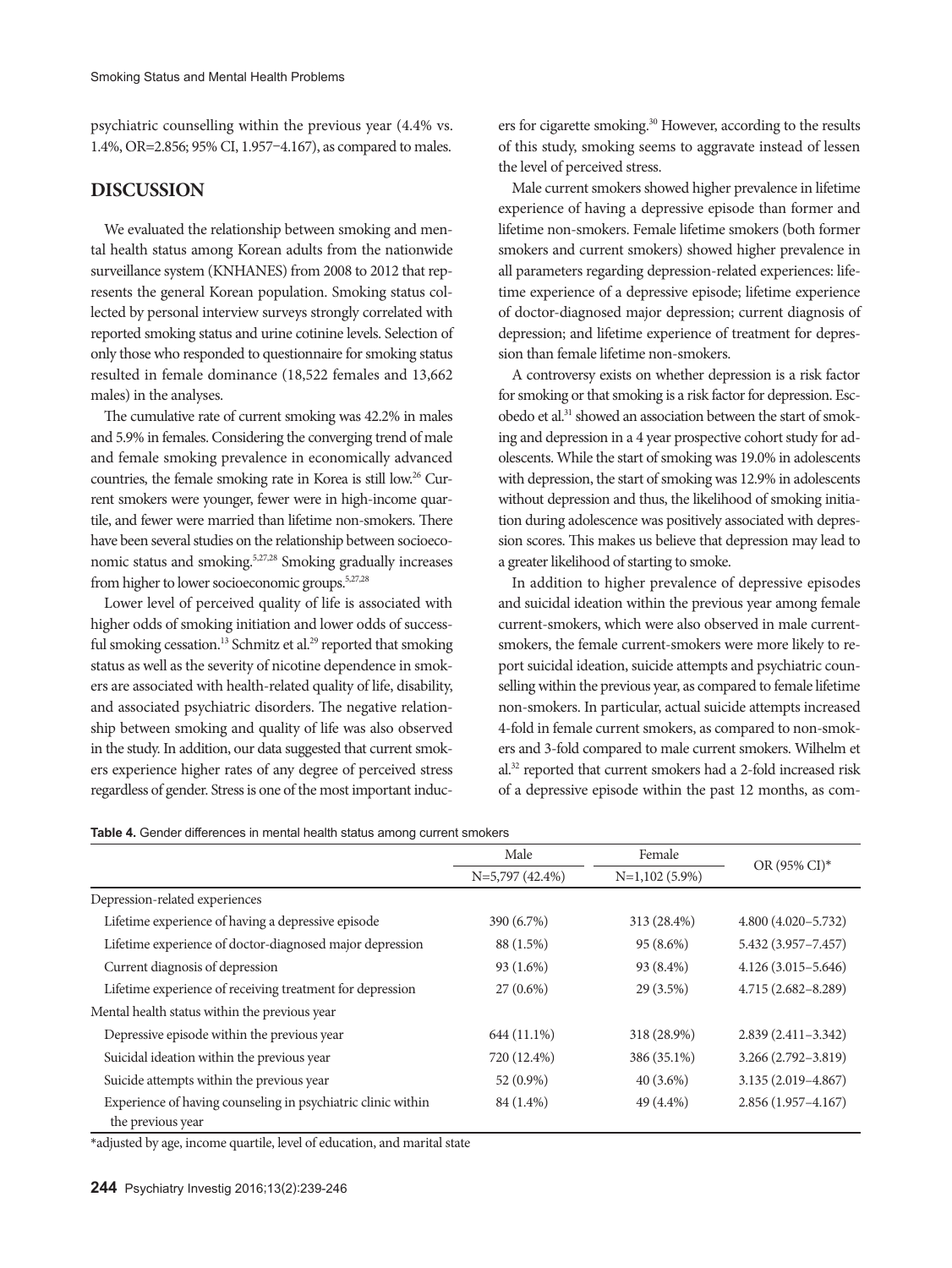pared to lifetime non-smokers and former-smokers. It is noteworthy that suicide attempt was higher in current-smokers than in lifetime non-smokers in female in not only from a 5-year cumulative data but also in each year of the data.

Though the mechanism is unclear, tobacco use is one of the strongest predictors of future suicidal behavior.<sup>11</sup> Malone et al. 33 demonstrated that the association between cigarette smoking and the presence of suicidal behavior may be related to lower brain serotonin function in smokers with depression. Lifetime female smokers with major depression had more severe illness, more suicidal ideation and attempts than lifetime non-smokers.12 In a web-based anonymous self-reported survey that evaluated 72,623 South Korean adolescents aged 12– 18 years, the amount of smoking had a positive relationship with suicidal ideation. In addition, smoking female adolescents had a 1.99 times higher rate of suicidal ideation than smoking male adolescents.<sup>10</sup> A study of the relationship between cigarettes and suicide in 100,000 middle-aged, female registered nurses demonstrated that smoking was associated with increased depression rate and related suicide attempt as dose dependent relationship between smoking amount and suicide in female.<sup>34</sup> In this study, female former smokers showed intermediate characteristics, ranking between the lifetime nonsmokers and the current smokers in all the parameters of mental health status within the previous year. Otherwise, there were no statistical differences in these parameters between former and lifetime non-smokers in males. It is denoted that vulnerability to psychological distress is more closely associated with smoking initiation in females than males. In addition, it is suggested that developing adaptive coping strategies for stress in female youths other than smoking cigarette is important to reduce initiation of smoking.

The results on gender differences in mental health status among current smokers were noteworthy. Among current smokers, females showed higher prevalence in lifetime experience of depressive episode, lifetime experience of doctor-diagnosed major depression, current diagnosis of depression, lifetime experience of treatment for depression in comparison with males. In addition, females were more likely to report depressive episode, suicidal behaviors, and psychiatric counselling within the previous year, as compared to males.

Female smoking rate in Korea is still lower, as compared to other economically advanced countries. Cultural differences in female empowerment are known to influence smoking behaviors, resulting in gender differences in the prevalence of smoking, especially in Asian countries.<sup>35-37</sup> In Korea, smoking is thought to be necessary for social conformity in social and business settings for men, and considered as contrary to traditional female roles as wife and mother.<sup>36</sup> Korean women who are lifetime smokers despite a social gender-based stigma associated with female smoking seem may have higher perceived stress negatively impacting mental health. This is in compare with males who may have acceptance of their smoking habits and do not feel a negative social pressure for their habit. We propose that it is necessary to introduce strong preventive methods against the initiation of smoking, as well as urgent interventional evaluation of mental health in female current smokers in order to increase smoking cessation rate. Substances used for coping, such as drinking alcoholic beverages and smoking cigarettes, are positively associated with suicidal ideation and attempts in both male and female adolescents, as well as adults.<sup>38,39</sup> Therefore, developing adaptive coping strategies in female youths other than smoking is important in order to reduce initiation of smoking. In addition, proper evaluation and management of mental health problems among female current smokers may lead to smoking cessation.

## **Limitations**

The present study had several limitations. Because the KNHANES is a cross-sectional survey, the association of many positive factors with smoking does not imply causality. For this purpose, longitudinal cohort studies may be required. Smoking status was evaluated by personal interview. Although the smoking status showed strong correlation with the urine cotinine level, there was overlapping of urine cotinine level between current and former smokers, especially in female participants. Some female current smokers may have under-reported their smoking status possibly because of being embarrassed at the interview. This has been documented to occur in various face-to-face surveys, for example ones for detecting high-risk behaviors among women.<sup>11,40</sup> Another shortcoming of our study may be that the KNHANES data set has not been designed with quality control for all steps of data acquisition and management (including survey administration, data collection, laboratory analysis and data processing as well as internal quality assurance and control procedures).

#### **Conclusion**

The results suggested that identifying the factors related to mental health status among current smokers could increase opportunities for early intervention, which can help reduce the prevalence of smoking and increase the smoking cessation rate, especially in females. The results also indicated that developing adaptive coping strategies in young females other than smoking is important in order to reduce initiation of smoking. Future studies are needed to examine whether improving coping skills and managing mental health problems can increase the smoking cessation rate, especially in females.